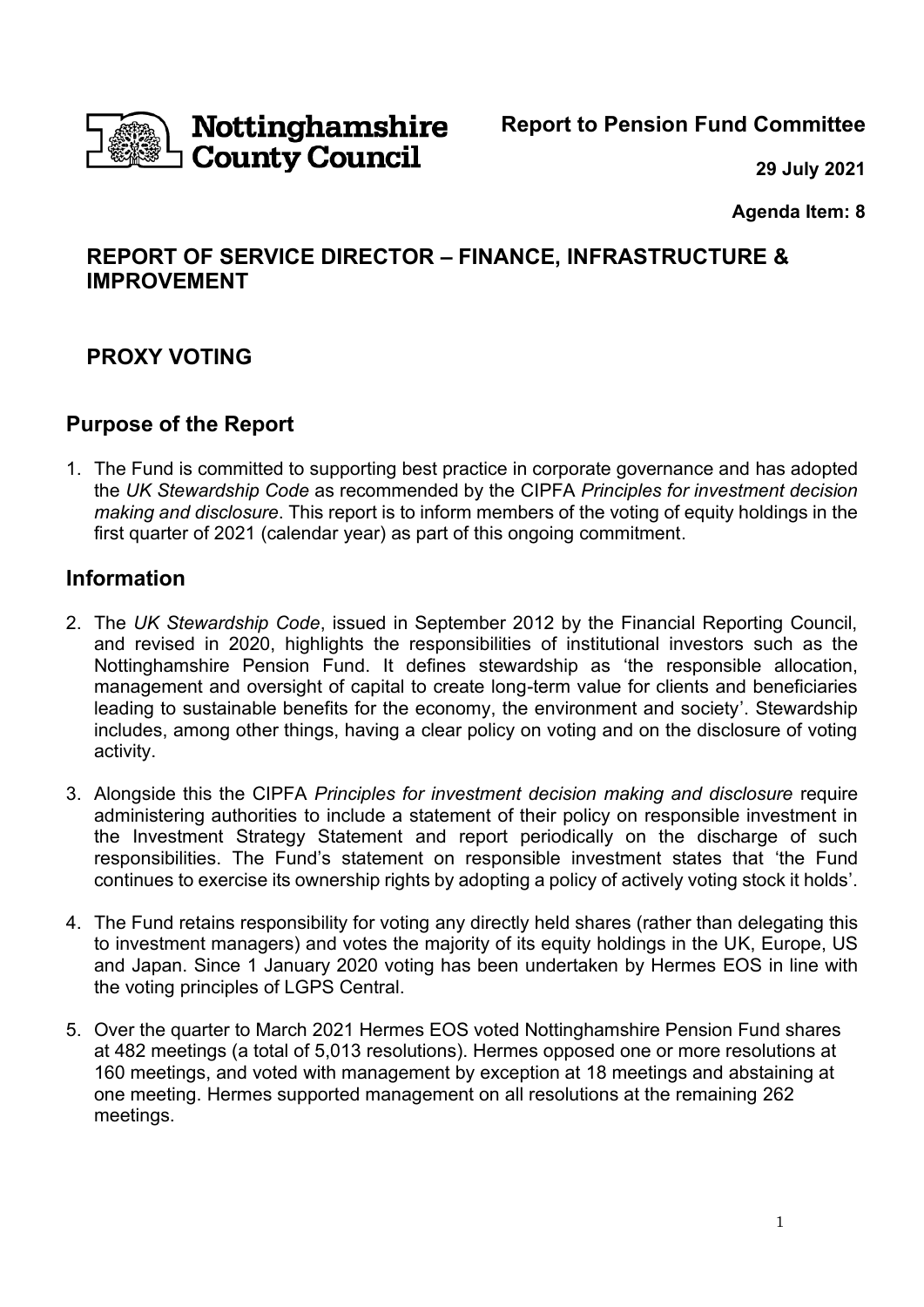

6. Hermes recommended voting against or abstaining on 510 resolutions over the last quarter. An analysis of the issues is shown below:

7. An overview of the Hermes EOS voting activity and detailed analysis of the key issues during the quarter will be published on the Fund website [\(http://www.nottspf.org.uk/about](http://www.nottspf.org.uk/about-the-fund/investments)[the-fund/investments\)](http://www.nottspf.org.uk/about-the-fund/investments) and with the meeting papers on the Council Diary [\(http://www.nottinghamshire.gov.uk/dms/Meetings.aspx\)](http://www.nottinghamshire.gov.uk/dms/Meetings.aspx).

# **Statutory and Policy Implications**

8. This report has been compiled after consideration of implications in respect of finance, the public sector equality duty, human resources, crime and disorder, human rights, the safeguarding of children, sustainability and the environment and those using the service and where such implications are material they are described below. Appropriate consultation has been undertaken and advice sought on these issues as required.

# **RECOMMENDATION/S**

9. That Nottinghamshire Pension Fund Committee members consider whether there are any actions they require in relation to the issues contained within the report.

**Report Author: Ciaran Guilfoyle Investments Officer**

**For any enquiries about this report please contact Ciaran Guilfoyle**